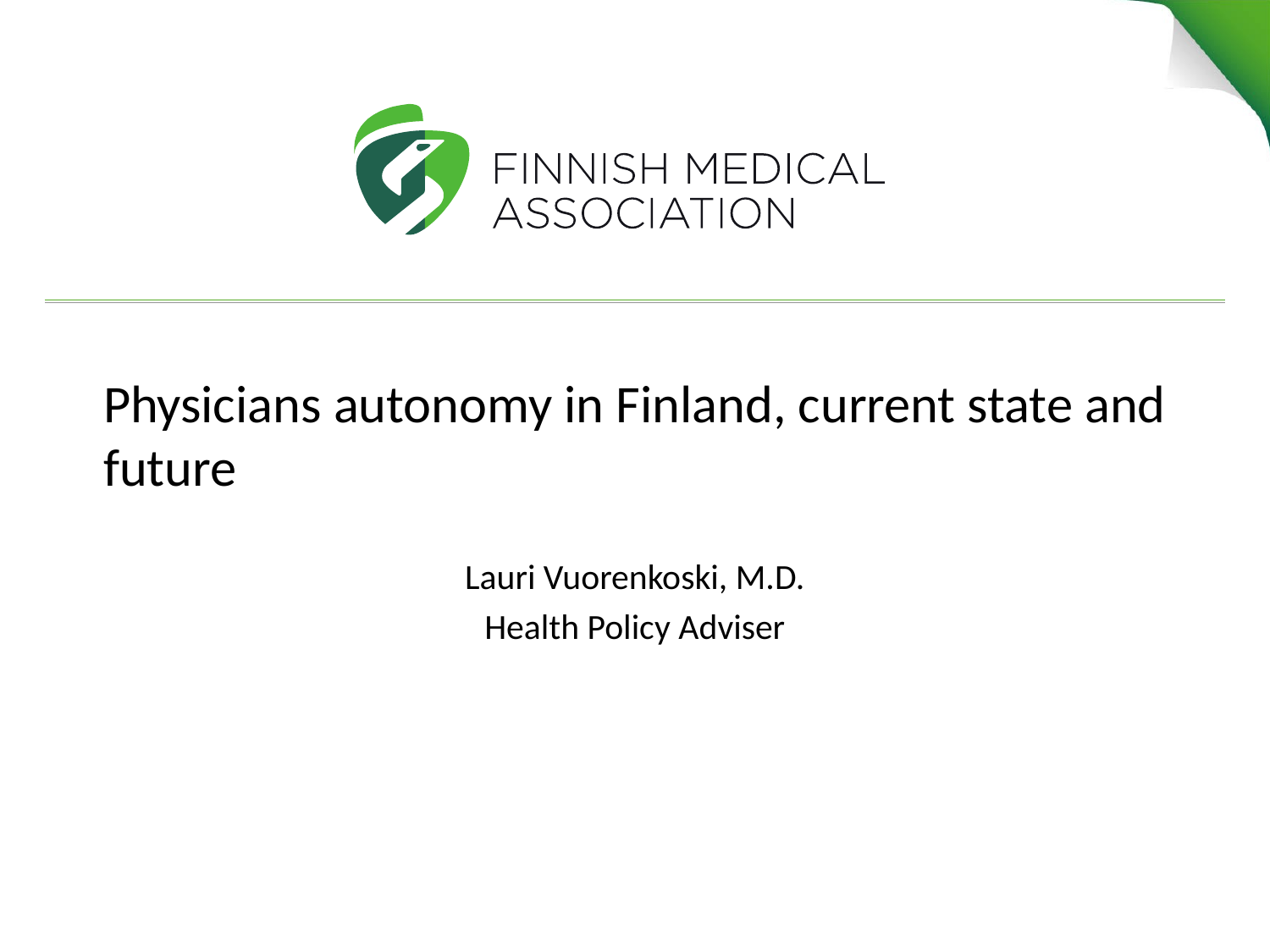

### Contents of the presentation

- FMA project: "Current state and future of physicians professional autonomy"
- Some perspective on autonomy raised during FMA project
	- What is meant with autonomy
	- What is the current state of autonomy
	- What are the future prospects in light of few cases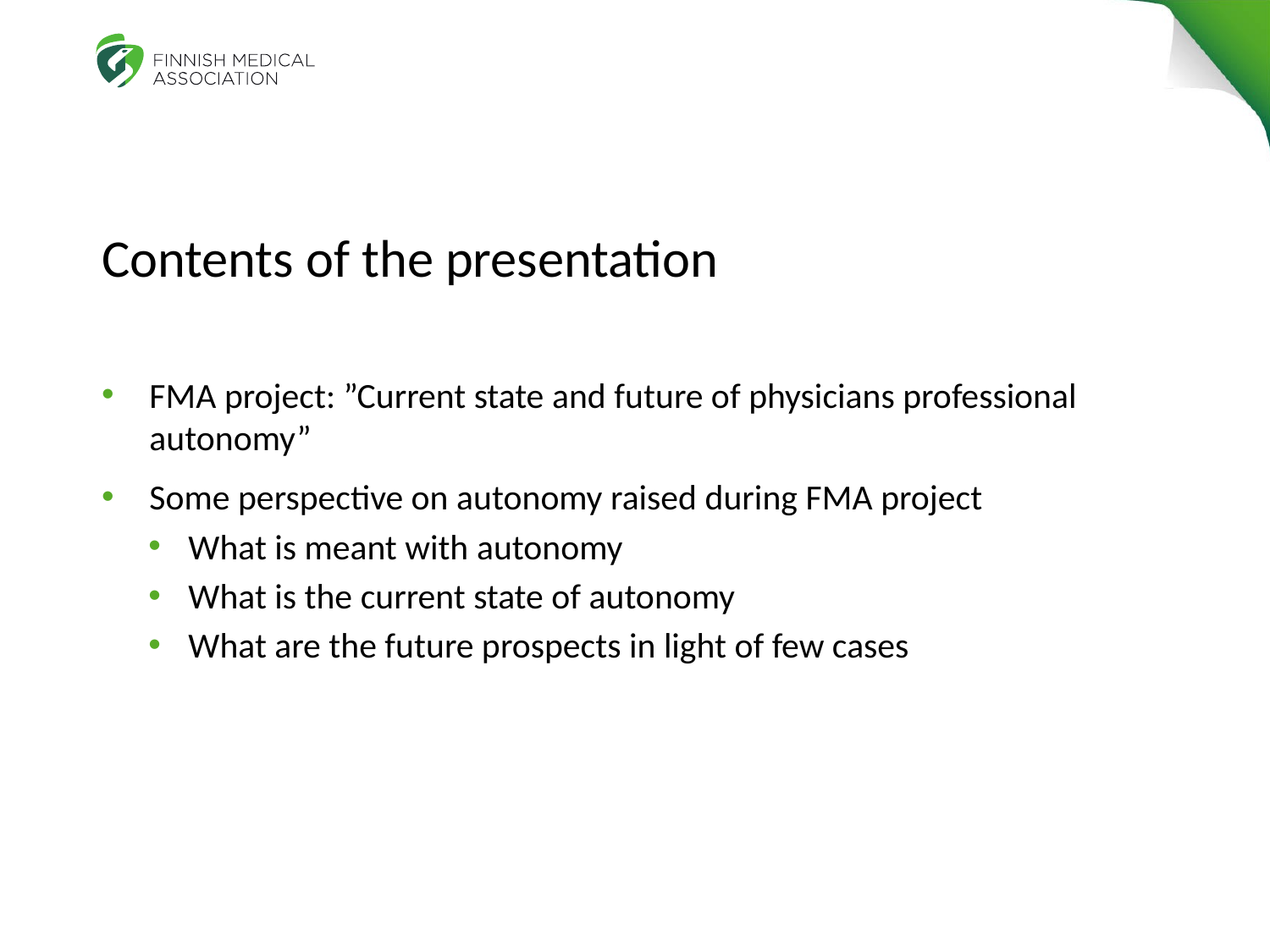

## FMA project

- Background
	- based on one of the targets in FMA strategy 2017: "Professional autonomy is secured"
	- concerns: is our professional autonomy currently at risk?
	- health care regulation tends to increase
	- society and medicine is in constant change: periodical assessment is needed
- Project takes about two years
	- several persons from office
	- all different bodies of FMA are involved
	- also member as much as possible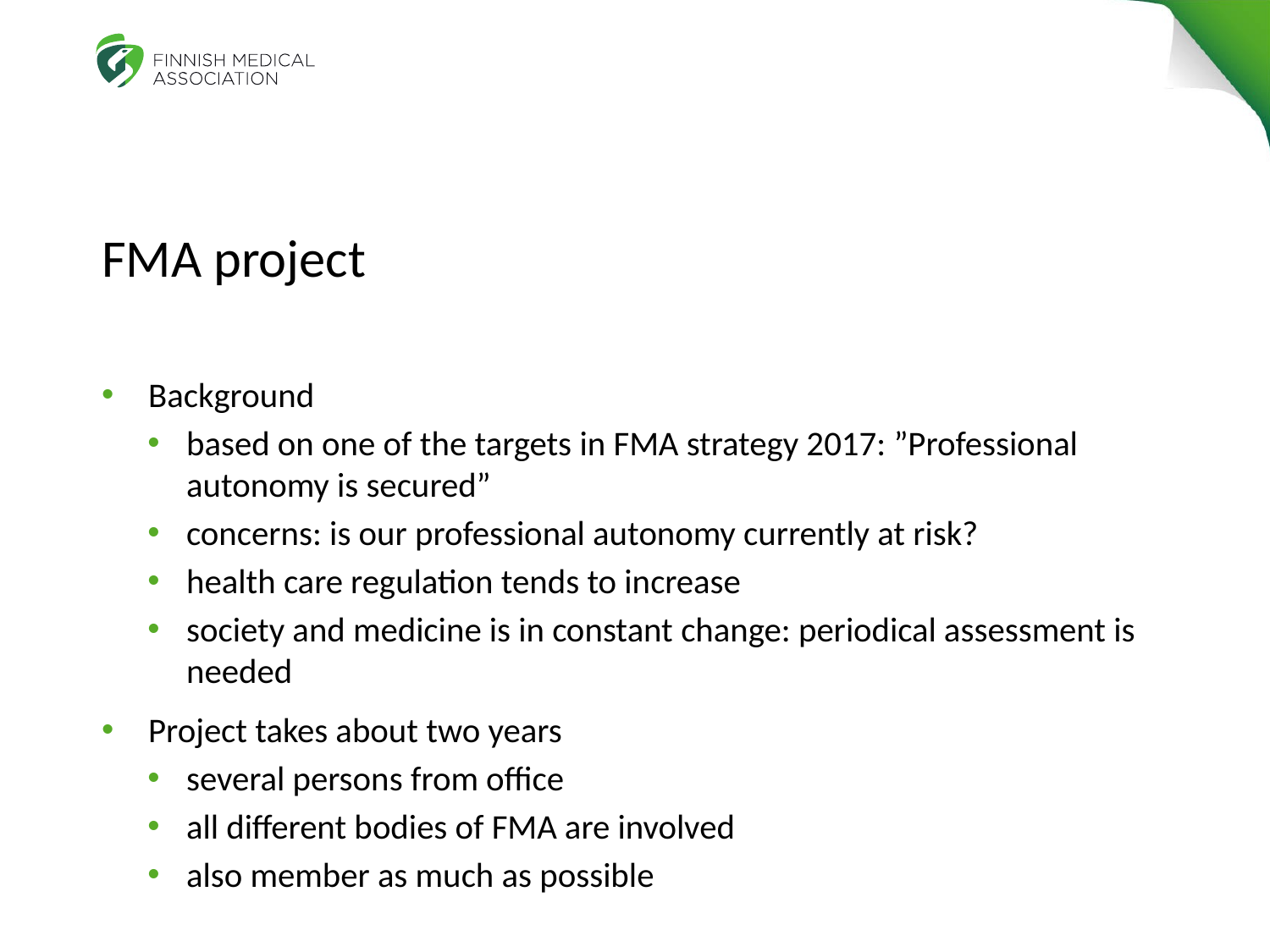

## Some general reflections from FMA process until now

- Ideas here are personal reflections as process is still ongoing
- More complex question than anticipated
	- it is not easy to define what is autonomy (and what is related to it)
- First thought of autonomy
	- … it is about freedom
	- … it is about obligation, self-regulation and trust
- Professional autonomy vs. individual autonomy
	- can there be a conflict?
- Self-regulation is demanding task in what extent individual member tolerate collegial governance?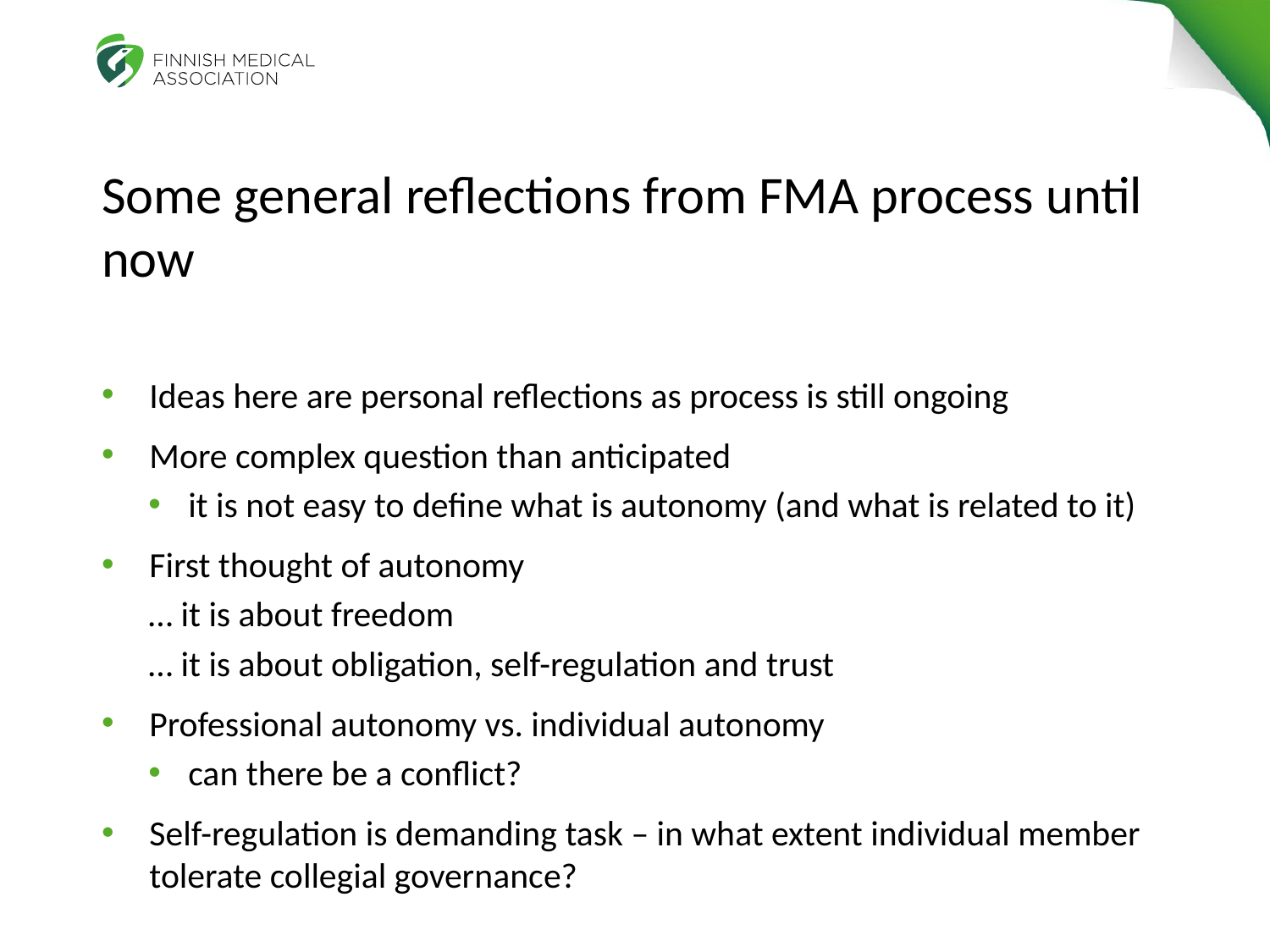

## What is professional autonomy?

- WMA declaration: "*The central element of professional autonomy is the assurance that individual physicians have the freedom to exercise their professional judgement in the care and treatment of their patients*"
	- But: "*As a corollary to the right of professional autonomy, the medical profession has a continuing responsibility to be self-regulating*"
- Contract with the society: profession has some obligations (to treat patients and contribute to public health), but has some autonomy in meeting these obligations
	- additionally some special rights (for example only physician can prescribe drugs)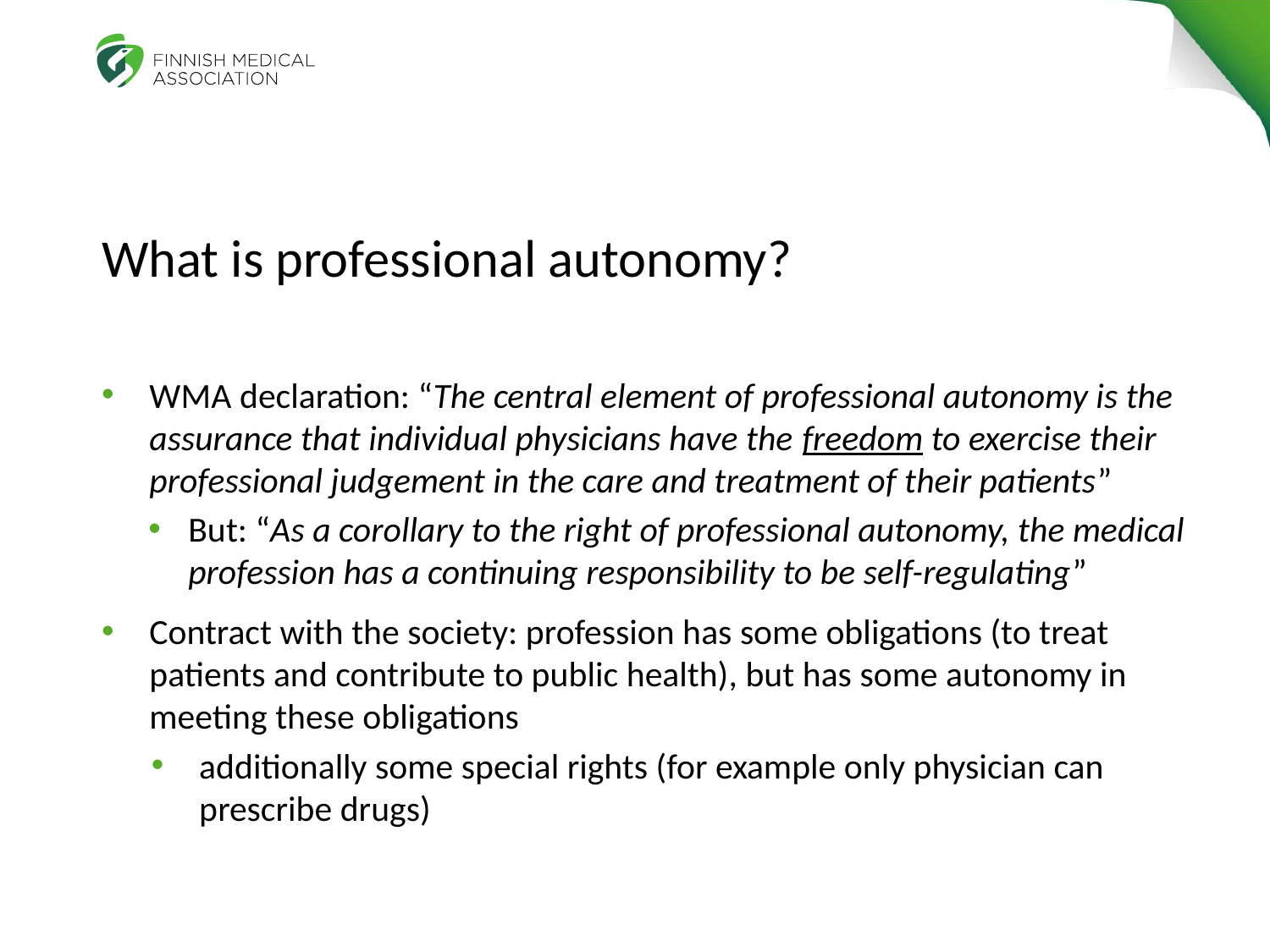



# What is professional autonomy?

- Freedom to self-regulate
- Profession sets its own rules when necessary so that profession and its members acts for best interest of patients
	- society do not need to do that
- Self-regulation: FMA has many norms which are binding for members
- Mutual trust between society and profession, and between physician and patient is essential
	- autonomy must be earned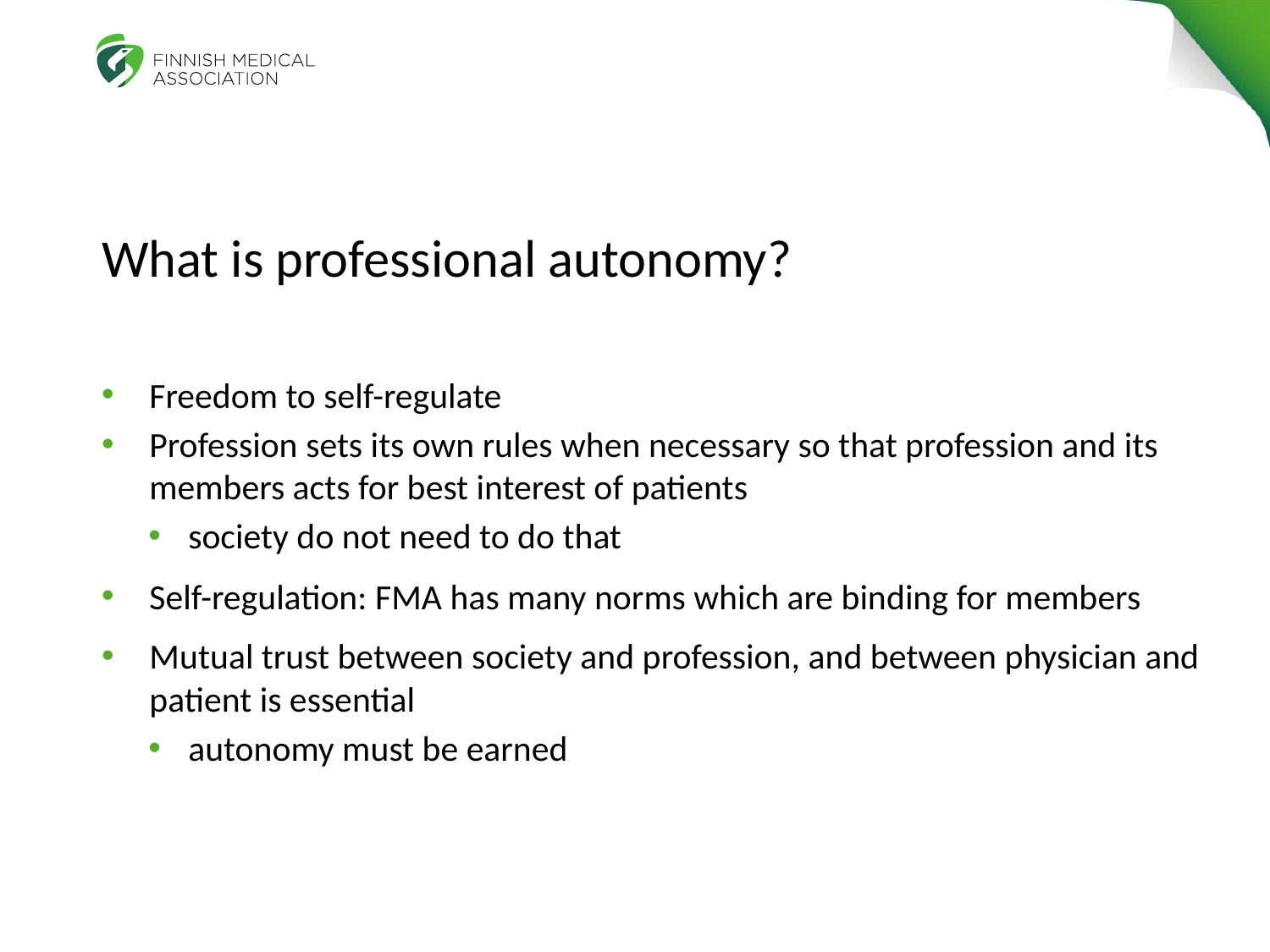

#### Current state of physician autonomy

- Health care system is continuously changing
	- regulation is increasing (quality, safety, cost-effectiveness)
	- IT provides more efficient tools to steer and monitor the system
	- more and more complex patient pathways and system in whole, health care is teamwork – individual autonomy narrows?
- Physicians have clinical autonomy, although somewhat limited
	- gap between possibilities and resources is growing
	- differences in resource limits in public and private sector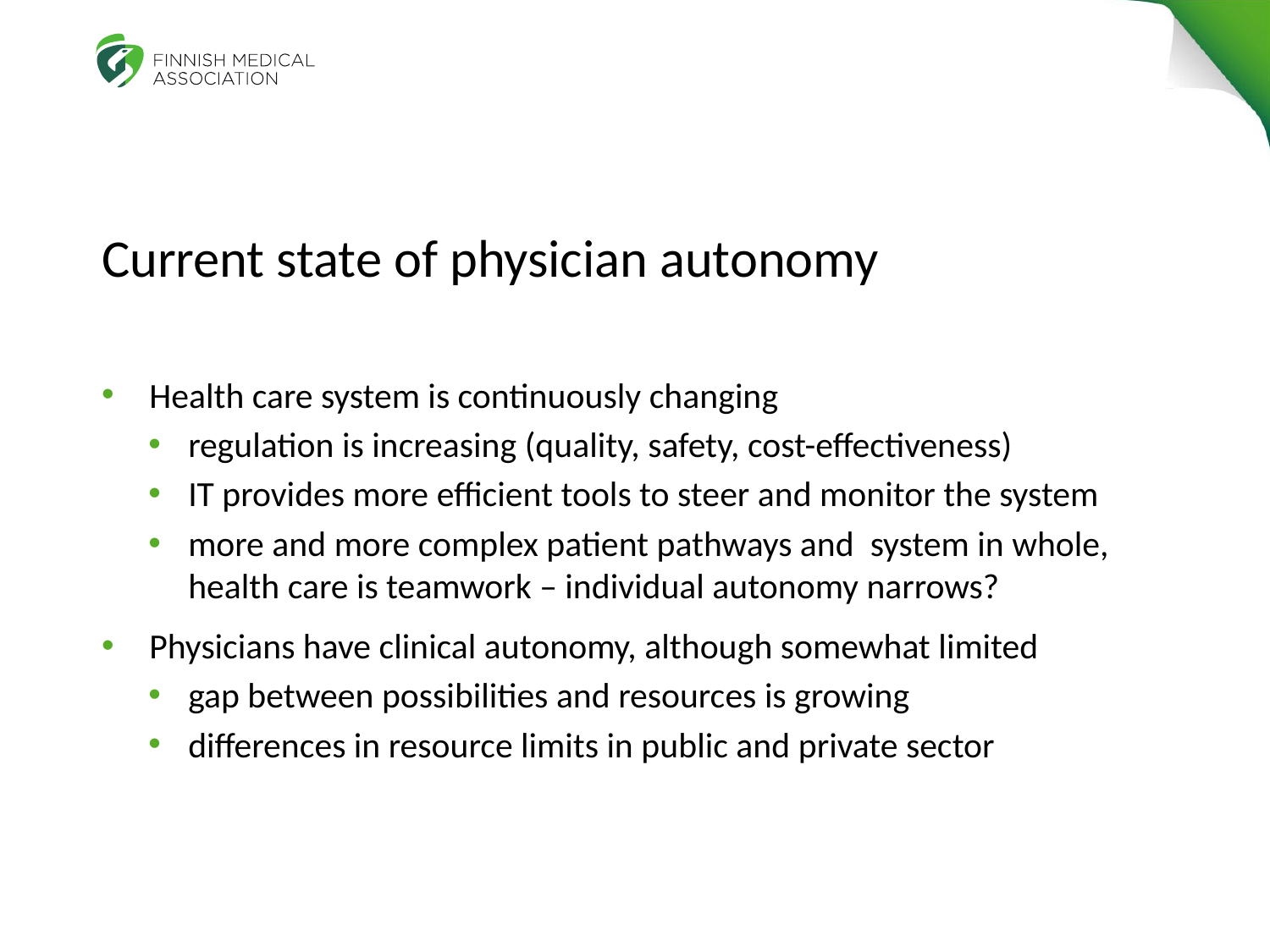



- Should physicians have right to refuse to treat patients due to physician's own ethical views
	- for example prescribing contraceptives, performing abortion
- How increasing patient autonomy and empowerment influences physician autonomy?
	- patients turning to consumers?
	- possibilities of self-care are increasing, even self-diagnostics?
	- increasing patient choice
	- Patient-physician-society
- Private sector: future of independent self-employed professionals? Agelimit?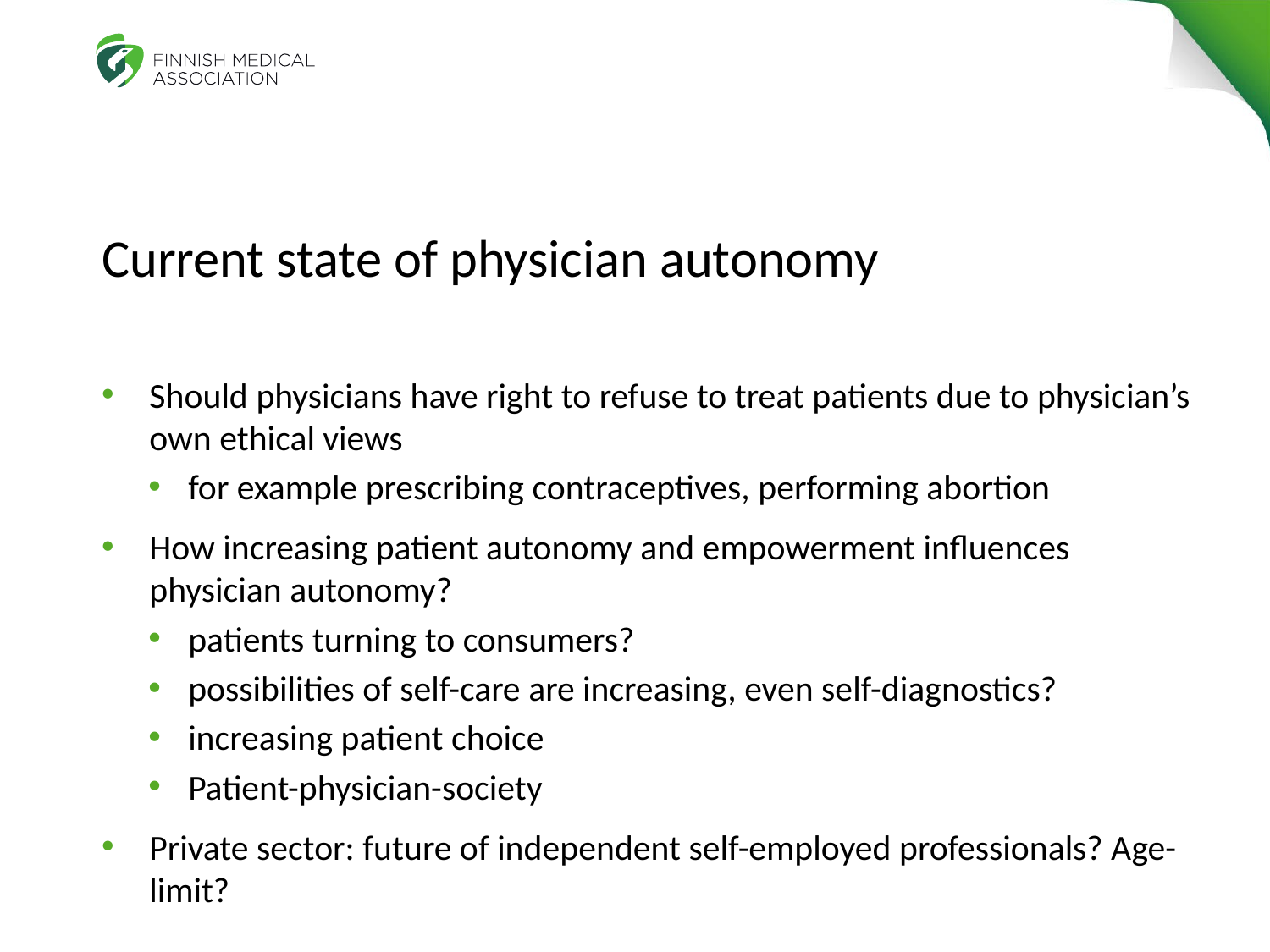



- Physician training
	- profession has rather strong influence on both basic studies and specialist training
	- impact of new national committee to steer specialist training?
- Continuous medical education
	- profession or society does not set explicit norms for adequate CME
	- recertification is coming? Implemented by profession or society?
- Ethical code: profession defines its own ethical code and act according to it
	- some concerns: obligation to inform police; illegal immigrants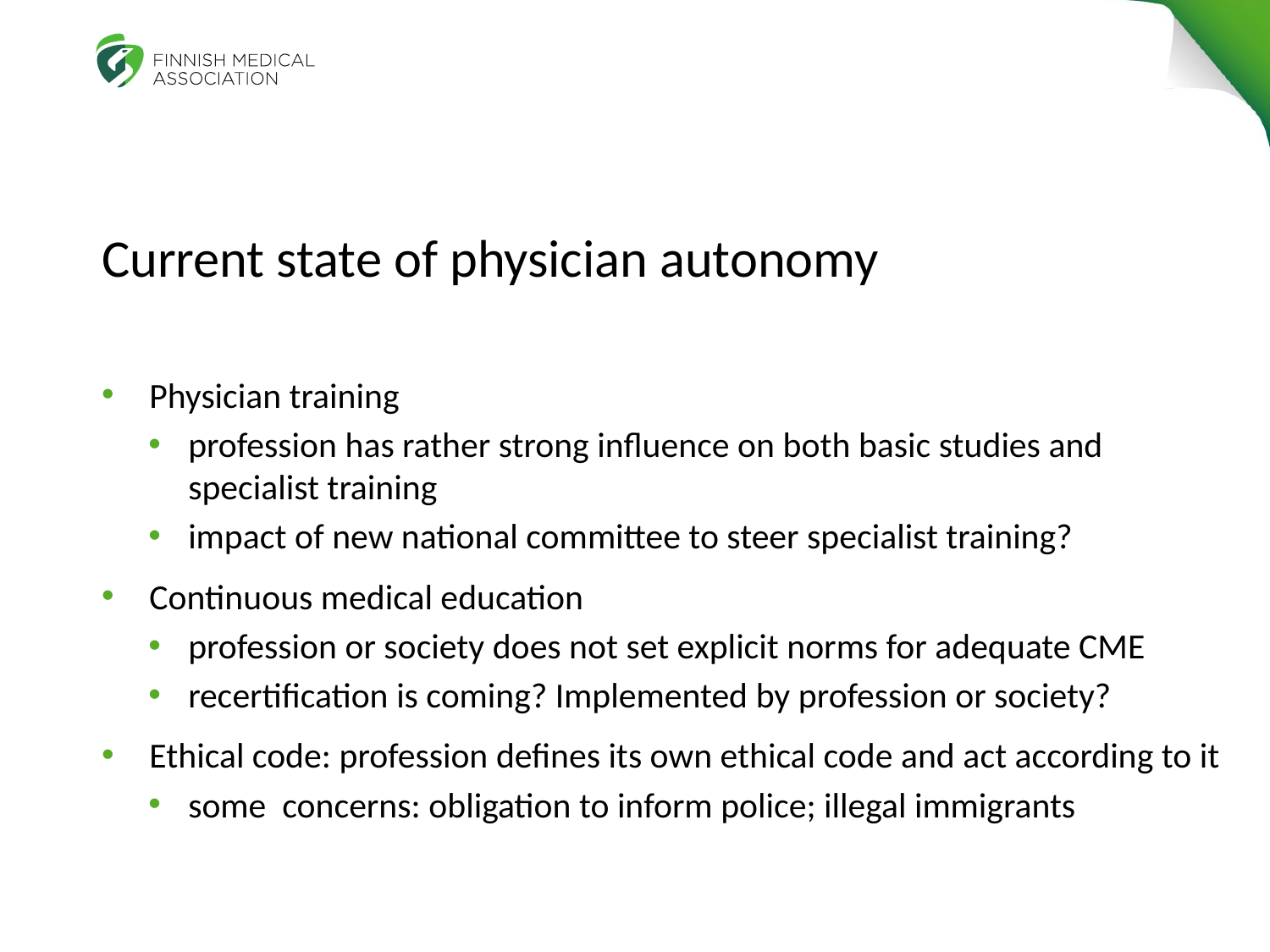



## Case 1: Clinical autonomy

- Physician has autonomy to treat patients according to physicians best judgment
	- however, autonomy does not mean that physicians can treat patients anyway he/she likes
	- obligation to act for best interest of the patient
	- profession has policies which limits individual "freedom"
- FMA has several guidelines on patient-physician relationship
- Medical Association Duodecim makes and maintains current care guidelines
	- focus on effectiveness, not cost-effectiveness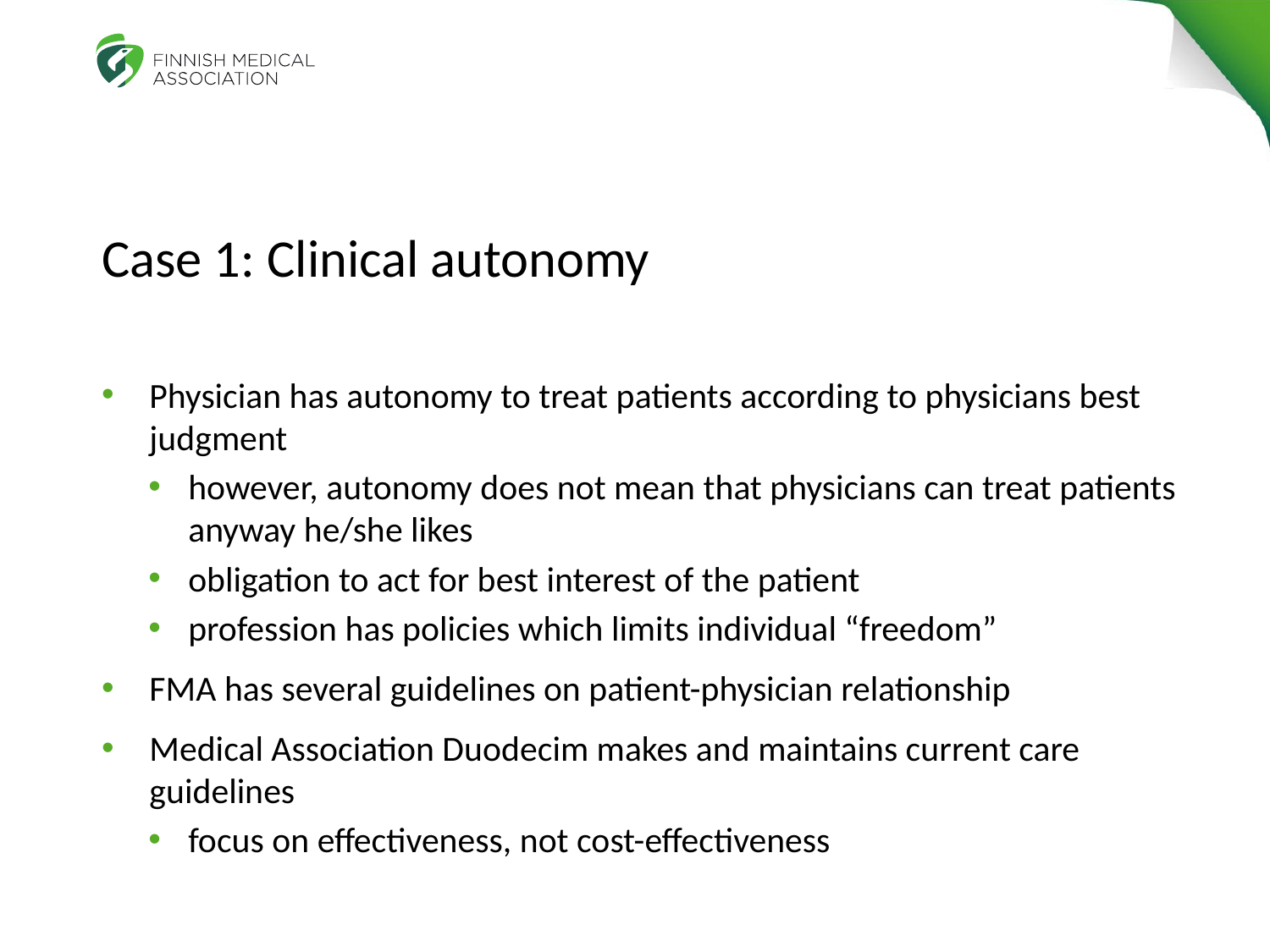

### Case 1: Clinical autonomy

- Limits on health care resources are more and more visible
	- increasing emphasis on EBM and cost-effectiveness
	- leads to more efficient use of resources and equity?
	- decreases (individual) autonomy?
	- Finland is starting to define national benefit basket
- What would be desired future?
	- limited autonomy of individual physician but strong autonomy of profession?
- What would it take?
	- profession should shift focus more from effectiveness to cost-effectiveness
	- profession should have active role in defining the benefit basket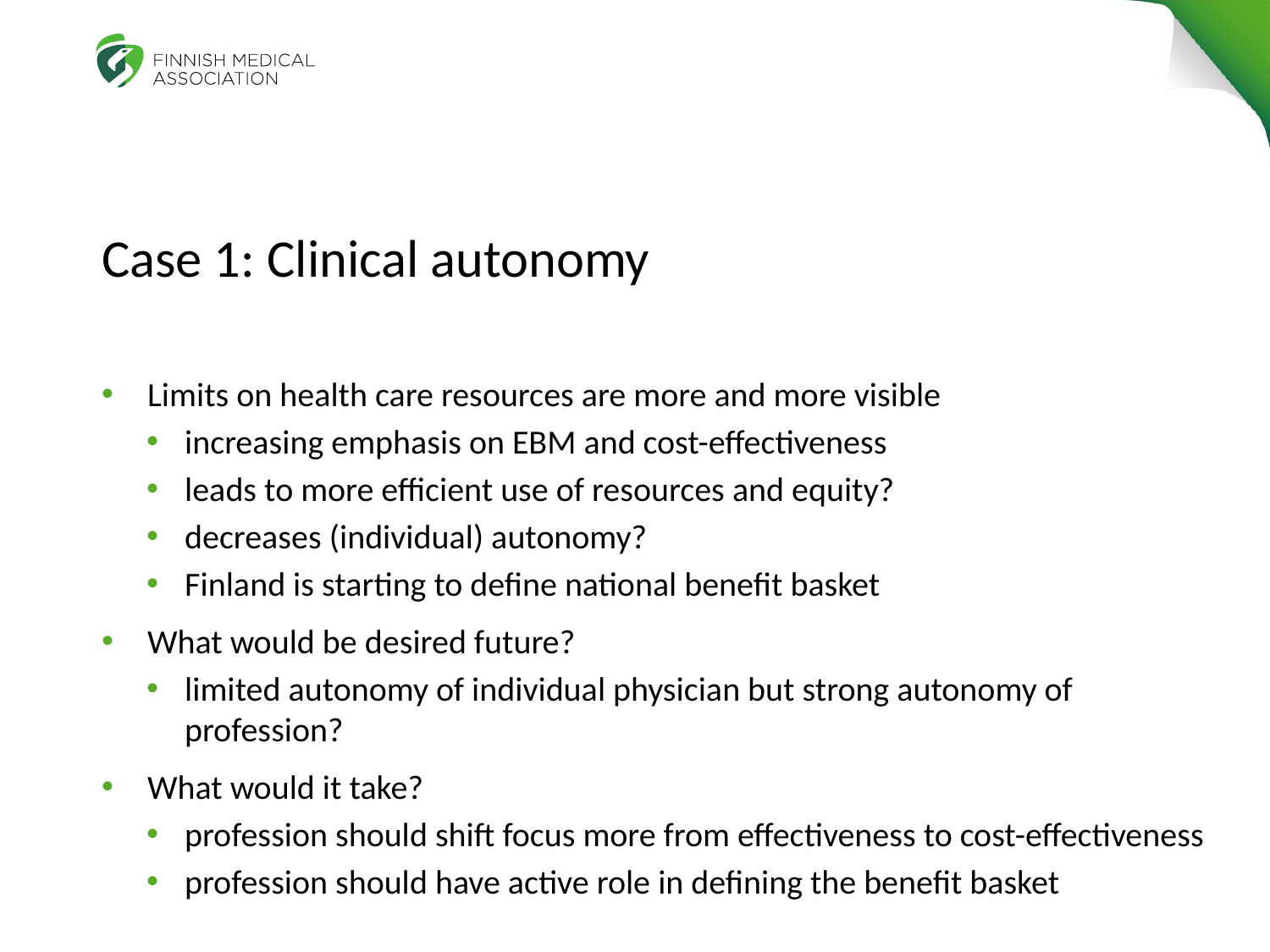

# Case 2: Transparency of physician-pharma relationship

- Society must trust that relationship doesn't have negative influence on care
- Traditionally relationship has been self-regulated by profession
	- but no transparency responsibility of appropriateness lies in individuals
- New trend in society: transparency proves appropriateness
- What would be desired future?
	- transparency is implemented by self-regulation (autonomy)?
	- transparency is implemented by society?
- This type of transparency is not easily accepted by all physicians
	- easiest way would leave the matter to society?
- If we fail to meet the expectations of society, the trust of society and patients is in stake which is the corner stone of autonomy